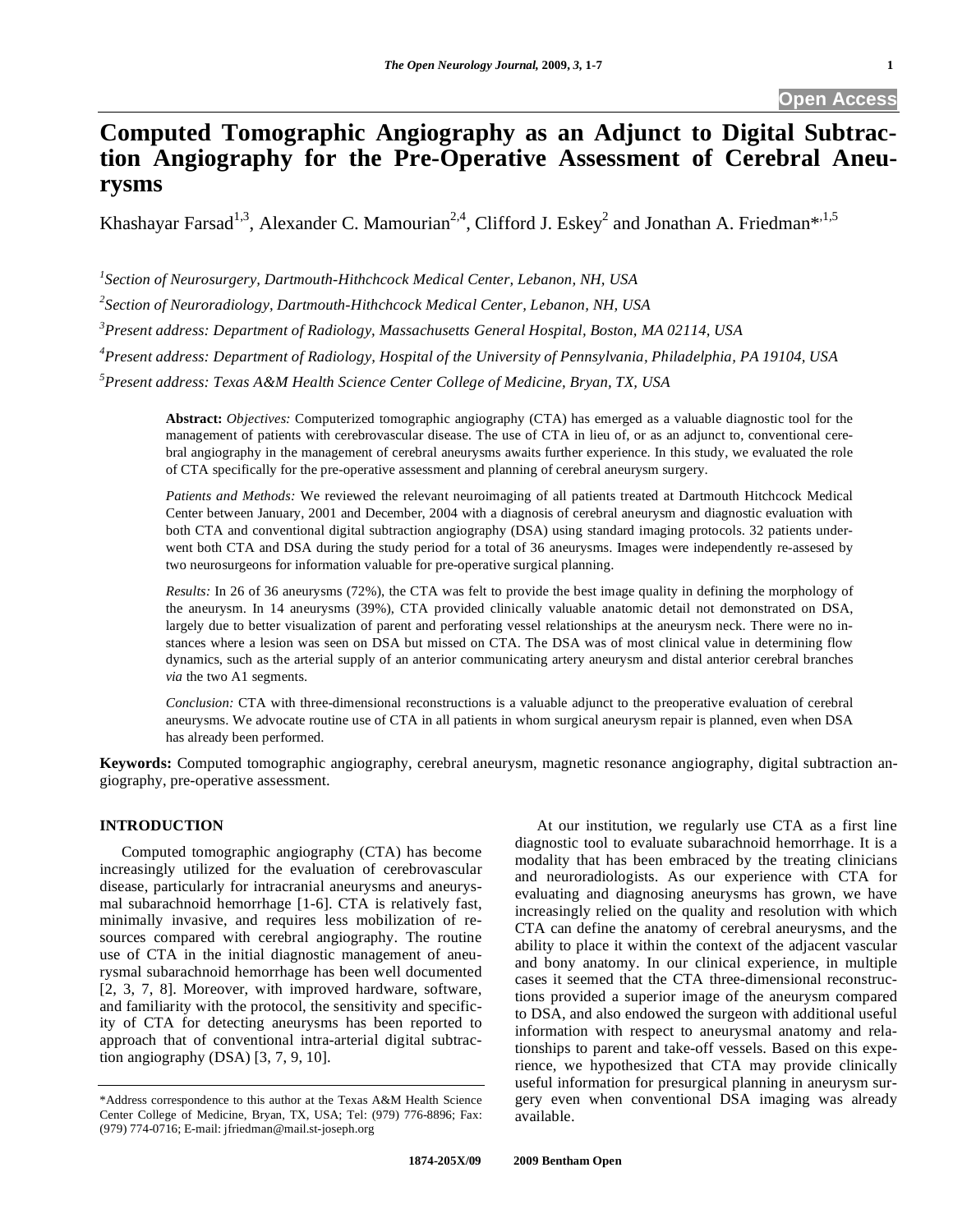**Table 1. Distribution of Aneurysms Evaluated in this Study** 

| <b>Aneurysm Location</b>             | #              |
|--------------------------------------|----------------|
| <b>MCA</b>                           | 10             |
| <b>Anterior Communicating Artery</b> | 7              |
| <b>Basilar</b> Tip                   | 4              |
| <b>PICA</b>                          | 4              |
| Posterior Communicating Artery       | 3              |
| ICA/Ophthalmic Artery                | 3              |
| Vertebral Artery/VBJ                 | $\mathfrak{D}$ |
| <b>Anterior Choroidal Artery</b>     |                |
| Pericallosal Artery                  |                |
| Superior Cerebellar Artery           |                |
| Total                                | 36             |

 $MCA$  = middle cerebral artery, PICA = posterior inferior cerebellar artery, ICA = internal carotid artery, VBJ = vertebrobasilar junction.

## **METHODS**

 We reviewed all patients treated at Dartmouth Hitchcock Medical Center between January 2001 and December 2004 with a diagnosis of cerebral aneurysm and diagnostic evaluation with both CTA and DSA. Of the total number of patients identified with a diagnosis of cerebral aneurysm during the study period, 32 patients with 36 aneurysms had undergone diagnostic evaluation with both CTA and DSA. With the exception of the few studies from 2001, which were obtained with a 4 slice GE CT scanner, all CTA studies were performed using a General Electric Lightspeed ULTRA 16 slice helical CT scanner in the following protocol: anteriorposterior (AP) and lateral scout of head was initially obtained; IV contrast: 140cc Omnipaque 350 at 4-5 cc/second with a 15 second prep delay was injected through an 18 gauge needle; scan rostral from C-2 with 1.25mm thick slices every 0.6mm, 562:1 pitch, 5.62 speed (mm/ROT), 140 kV, 280 MA, helical acquisition, 1 second standard algorithm,16cm Field of View. Volume-rendered 3-dimentional image reformations were performed on a Vital Images Work Station using Vitrea 2 software with the Circle of Willis protocol. All DSAs were performed using either monoplanar or biplanar fluoroscopy in customized General Electric angiography suites, with digital GE acquisition software and standard orthogonal and oblique views as required. CTAs and DSAs were originally reviewed by staff neuroradiologists at Dartmouth-Hitchcock Medical Center at dedicated

**Table 2. Clinical Utility of CTA Compared with DSA** 

digital radiology work stations. The studies were then rereviewed and compared independently by two neurosurgeons specifically for the purposes of this study. For each patient, the CTA and DSA were reviewed initially alone, then together in a side-by-side comparison, and analyzed for localization of the aneurysm(s), the overall morphology of the aneurysm(s), and identification of relevant anatomic information. This second review was compared with the reports from the original reads by the neuroradiologists for consistency and accuracy. In cases where the corresponding author (J.A.F) had operated on the patient, intra-operative findings were compared with the pre-operative images of the aneurysms. Specific attention was placed on which modality generated images most helpful for intra-operative anatomic findings. For calculations of sensitivities and specificities of CTA, a gold standard combining DSA and intra-operative findings was used.

## **RESULTS**

 The distribution of aneurysms is listed in Table **1**. Fourteen of 32 patients (44%) presented with aneurysmal subarachnoid hemorrhage, while the remaining patients were unruptured aneurysms (56%). The unruptured aneurysms were either incidentally noted (34%) or presented with headache (19%). There was one case of an unruptured aneurysm, which presented secondary to a workup for progressive hemiparesis.

 In twenty-six of thirty-six aneurysms (72%), the CTA was felt to provide the best image quality in defining the morphology of the aneurysm (Table **2**). This was almost entirely due to the three-dimensional reformatted images of the CTA. In fact, of the seven studies in which CTA was not felt to have the better image quality, five did not have highquality three-dimensional reformatted images available. Thus, in those studies in which the 3-D reformatted CTA was available, twenty-six out of thirty-one aneurysms (84%), CTA provided the superior image of the aneurysm preoperatively (Table **2**).

 In fourteen aneurysms (39%), the CTA provided clinically valuable anatomic detail not demonstrated on DSA (Table **2**). In nine out of these fourteen aneurysms (64%), there was preoperative clinical utility in better visualization of parent and perforating vessel relationships at the aneurysm neck (Fig. **1**). For example, in two cases of a posterior inferior cerebellar artery (PICA) aneurysm in our case series, the CTA provided clinically important information regarding the relationship of the aneurysm to the vertebral and basilar arteries, including the best representation of the take-off of

| <b>Clinical Utility</b>                                                | #     | $\frac{0}{0}$ |
|------------------------------------------------------------------------|-------|---------------|
| Improved morphologic assessment of aneurysm                            | 26/36 | 72%           |
| -when CTA with 3D reformations were available                          | 26/31 | 84%           |
| Improved pre-operative anatomic information                            | 14/36 | 39%           |
| -improved visualization of parent and perforating vessel relationships | 9/14  | 64%           |
| -improved identification of daughter sac and lobular morphology        | 5/14  | 36%           |
| -improved analysis of relationship to brainstem and skull base         | 3/14  | 21%           |
|                                                                        |       |               |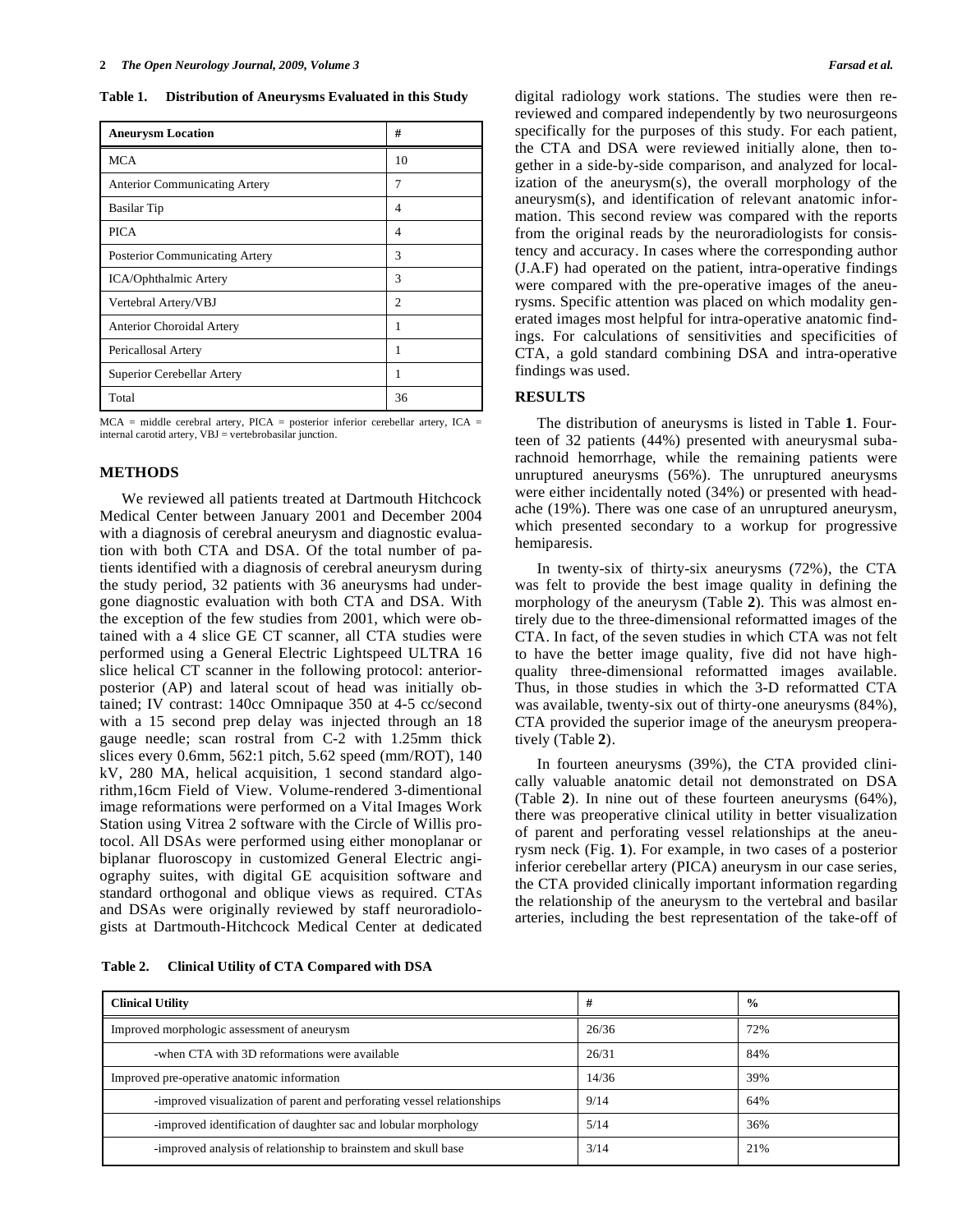

Fig. (1). Right superior cerebellar artery aneurysm as visualized by conventional digital subtraction angiography (DSA, left) compared with the same aneurysm visualized by computerized tomographic angiography (CTA, right). Note the high degree of anatomic resolution and the imaging detail of the parent/daughter vessel relationships at the aneurysm neck.



**Fig. (2).** Right posterior inferior cerebellar artery (PICA) aneurysm as imaged by **DSA** (left) and **CTA** (right). The right vertebral was not amenable to selective catheterization, and the subsequent innominate artery injection does not reveal much detail to the aneurysm and its vascular relationships compared with the result from the CTA. Note the relationship to the basilar artery, not seen with DSA, and PICA take-off at the base of the aneurysm (arrow) seen on CTA.

the PICA from the aneurysm neck. In one case, the right vertebral artery was unable to be selectively catheterized for DSA (Fig. **2**). The relationship of the aneurysm to the parent and perforating arteries was poorly demonstrated on the innominate vessel injection, but was clearly seen on CTA (Fig. **2**). Furthermore, in five out of the fourteen aneurysms (36%), the CTA revealed markedly improved details of a daughter sac and of the lobular/saccular pattern of the aneurysm (Fig. **3**). In addition, the relationship to the brainstem and skull base was better appreciated with CTA in three (21%) aneurysms (Fig. **4**).

 In this subset of cases, there were no instances where an aneurysm was seen on DSA but not visualized on CTA. In fact, one aneurysm initially missed on angiography was demonstrated on subsequent CTA. This was a vertebrobasilar junction aneurysm at the base of a fusiform basilar artery dilation, and it was poorly appreciated on DSA due to a masking of the aneurysm along the parent vessel (Fig. **5A** and **C**). The presence of the aneurysm was clearly demonstrated by CTA (Fig. **5B** and **D**). This yielded a sensitivity and specificity for CTA of 100%, based on a gold standard set by DSA and intra-operative findings.

 The DSA was felt to be of most clinical value in situations where physiologic arterial flow patterns were of importance preoperatively. For example, the identification of the arterial supply of an anterior communicating artery aneurysm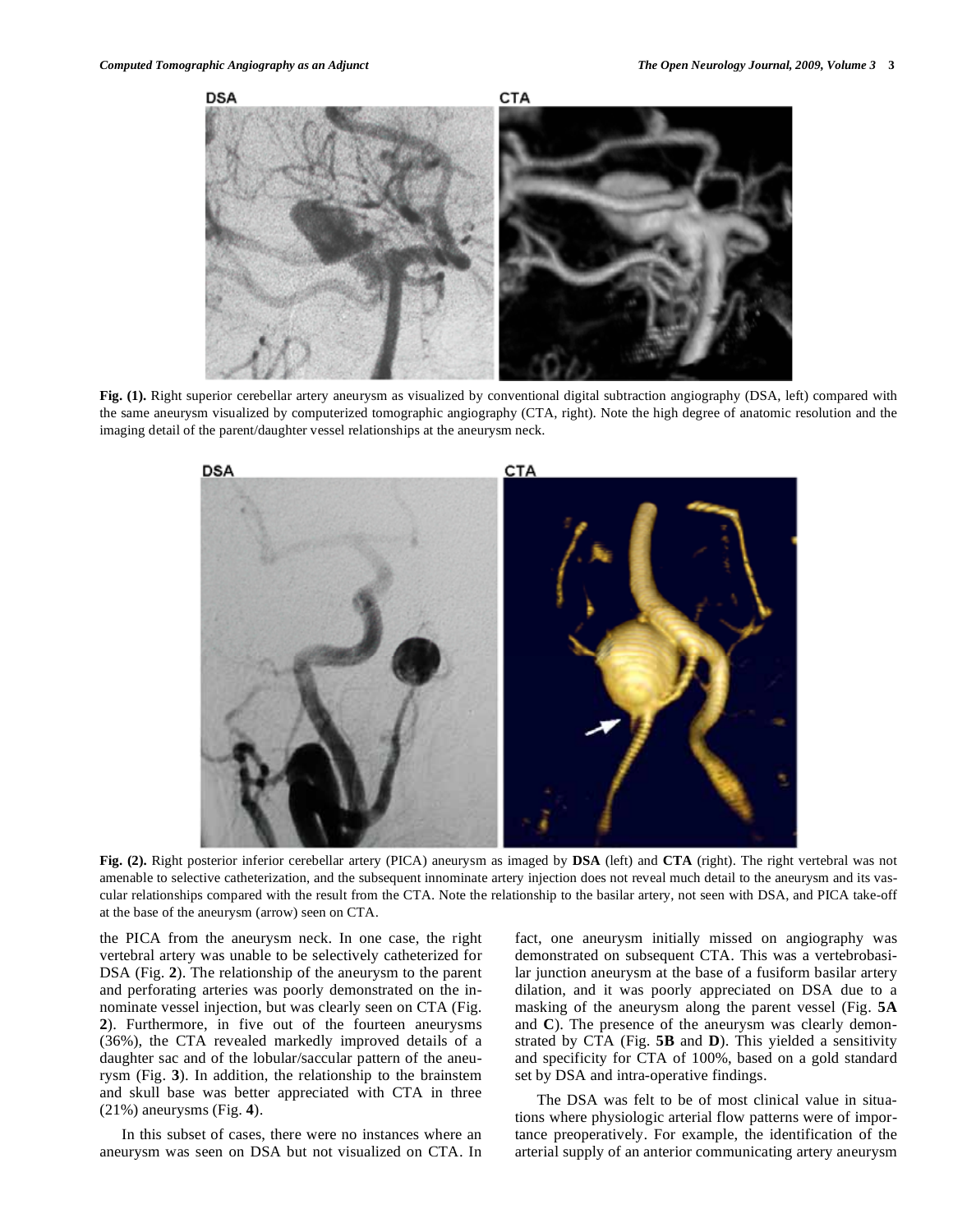

**Fig. (3).** Anterior communicating artery aneurysm seen by DSA (**A** and **B**, arrows) and CTA (**C-E**, arrows). The lobular/saccular morphology of the aneurysm is more clearly seen on CTA, and the ability for rotational views allows visualization of the anatomy from above (**A**), the side (**B**), and below (**C**) to provide a valuable three-dimensional representation of the aneurysm.



**Fig. (4).** Aneurysm at the tip of the basilar artery seen on CTA. Aneurysm projection and relationship to the skull base bony anatomy is unambiguously seen.

and distal anterior cerebral branches *via* the two A1 segments was felt to be relevant to choosing the side of approach and for consideration in clip application. Another example in our series involved information regarding the relative contributions of the vertebral arteries to the basilar artery. This flow-related information is useful in planning the surgical approach to facilitate proximal control, as well as to estimate the risk of cerebral infarction due to temporary or permanent arterial occlusion.

### **DISCUSSION**

 There has been a substantial evolution in the relative roles of CTA compared with DSA for the diagnostic workup of cerebral aneurysms [2, 3]. We routinely obtain CTA as an initial diagnostic imaging test when suspecting a cerebral aneurysm, particularly in the setting of subarachnoid hemorrhage. In this situation, CTA provides several advantages over DSA: it is quick; it is relatively non-invasive; it involves less use of contrast dye compared with a four-vessel angiogram; it is relatively economic; and it involves mobilization of fewer personnel and resources.

 As our experience with CTA has grown, we have been impressed by the image quality and degree of anatomic and vascular detail captured with this modality. In this study, we reevaluated the preoperative imaging characteristics of cerebral aneurysms in thirty-two consecutive patients at our institution diagnosed with a cerebral aneurysm, and who also had diagnostic workup including both CTA and DSA. Our intention was to see whether CTA provided any qualitative information, in addition to that obtained with DSA, which would be of clinical value for preoperative assessment. Our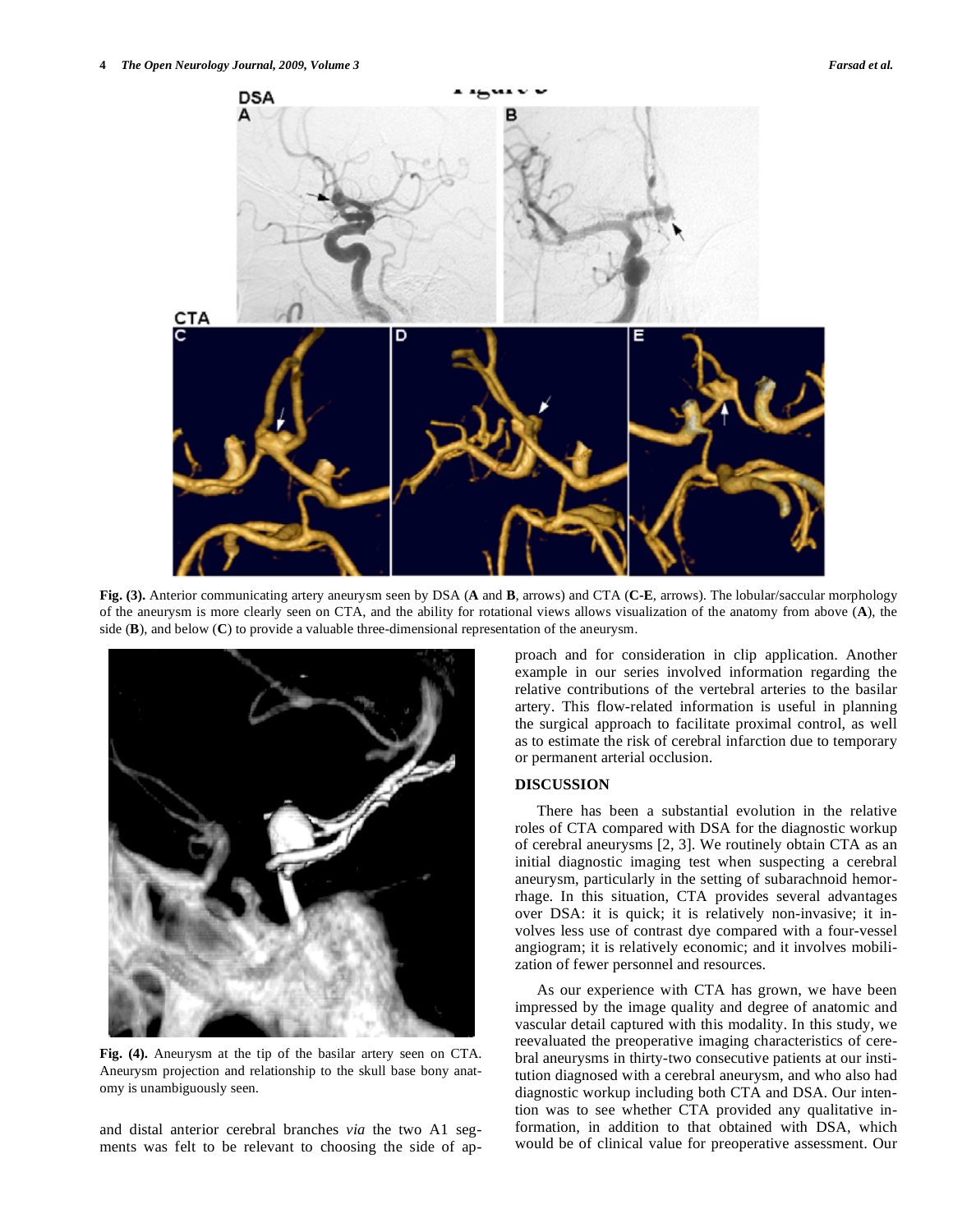

**Fig. (5).** Fusiform basilar artery aneurysm with a saccular aneurysm at the left vertebrobasilar junction. Note how this aneurysm is poorly seen on DSA (**A** and **C**, arrow shows probable location) and was initially missed using this modality, whereas it is unequivocally visualized on CTA (**B** and **D**, arrows). **A** and **B** represent anterior-posterior (AP) views, **C** and **D** represent lateral views.

findings suggest that CTA with three-dimensional reformatted imaging provided useful clinical information not provided by DSA in 39% of cases, showing that it can be a valuable adjunct in the preoperative evaluation of cerebral aneurysms independent of conventional DSA. This advantage was mostly due to the additional information regarding parent vessel and perforator vessel relationships with the aneurysm, as well as the overall aneurysm morphology, projection, and relationship to the skull base. In our series, the utility of CTA in defining parent and perforator vessel relationships were most impressive with respect to the two aneurysms involving the PICA/vertebrobasilar junction. This type of relational anatomy would also be of potential clinical utility in identifying the anterior choroidal artery in preparation for clipping of aneurysms near this structure.

 CTA, with its reformatting capability and ability to generate three-dimensional rotational projections, clearly illustrates the anatomy in a manner representative of intraoperative anatomic findings. Reports have noted the potential for CTA in pre-procedural planning [11-14]. CTA has been shown to be especially useful in particular anatomic locations, such as for certain posterior circulation aneurysms and for ophthalmic artery aneurysms [15-17]. In addition, some surgeons have used CTA for the evaluation of venous anatomy in preoperative planning [18, 19]. CTA can also allow for a potentially more precise procedure, as its relative ease of use with current frameless stereotactic systems has enabled keyhole craniotomies in distal MCA aneurysm clipping [20]. We, however, believe that CTA provides certain data with respect to relational anatomy that is an improvement over DSA with respect to preoperative planning, and, therefore, should be a routine part of pre-operative workup for aneurysm surgery.

 Of note, we found that without the three-dimensional reformatted images, and the ability for subsequent rotational analysis of the aneurysm and adjacent anatomy, there was no substantial qualitative benefit to CTA over DSA for preoperative assessment. For instance, we have found paraclinoid lesions difficult to accurately reconstruct in three dimensions, and generally, only the two-dimensional reformatted images are of value. In the future, improved bone subtraction algorithms may help solve this issue. Currently, the skull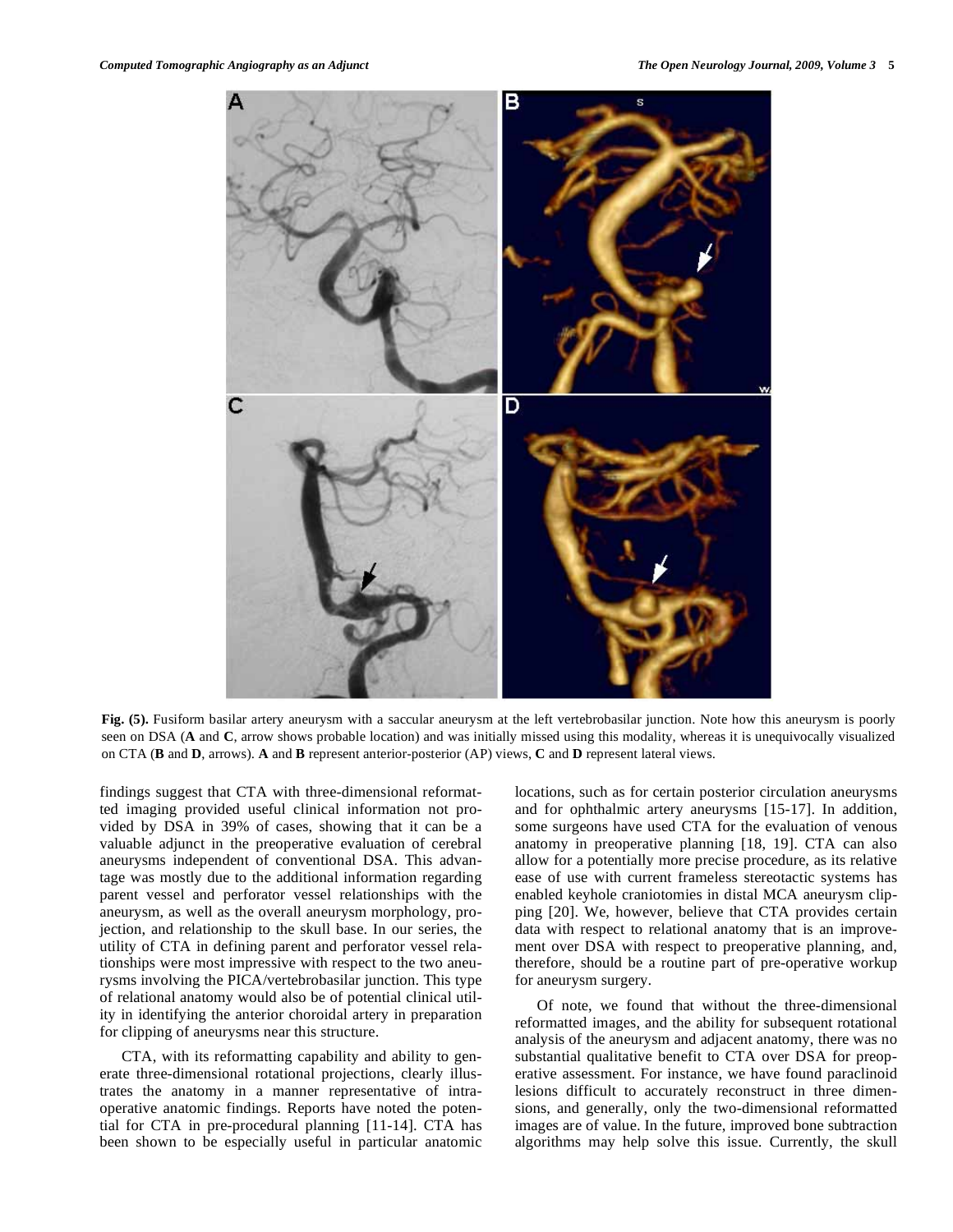base anatomy is well demonstrated in relation to the aneurysm by CTA, and the clinical utility of this remains to be seen. We have noted, however, that clipped, stented, and coiled lesions can be demonstrated surprisingly well on CTA source images as well as the two-dimensional reformatted images. This has allowed us to provide non-invasive followup for patients who have had endovascular therapies, and supports the utility of CTA aside from its three-dimensional reformation capabilities.

 It should be stated that DSA data can also be reformatted to show three-dimensional images which have been used in pre-procedural planning [21]. In our view, CTA can create a similar, or arguably better, representation of many aneurysms and their surrounding anatomy without the inherent risks and additional time posed by DSA. In addition, there have been reports of three-dimensional MR angiography (MRA) for preoperative evaluation of cerebral aneurysms [22]. MR has the theoretical advantage of a non-invasive modality with the ability to provide quantitative flow information in addition to anatomic detail. It will be interesting to see whether improvements in MR technology will further advance cerebrovascular imaging; however, we feel that with the current technology in use, CTA provides a better image, and does not have the lengthy acquisition time and encumbrances associated with MRI, particularly when dealing with sick, intubated patients.

 In this series, CTA did not miss any lesions seen on DSA, and in fact, revealed an obvious aneurysm that was initially missed on DSA. Using a combination of DSA and intraoperative findings as the gold standard, this yielded a sensitivity and specificity of 100% for CTA. Although in our limited subset of patients, no lesions were missed on CTA, larger series have shown a small false negative rate compared to DSA, generally with small  $\leq$ 3-4mm aneurysms [2, 9, 10, 23]. This would certainly need to be taken into account in a situation where workup for subarachnoid hemorrhage by CTA is negative, or in cases where there is a high index of suspicion for an aneurysm or other vascular lesion. We continue to employ DSA in these instances.

 In conclusion, our results show that CTA can indeed provide additional information of clinical value in many cases when compared to DSA. While most neuroradiologists may be aware of the power of CTA in this regard, neurosurgeons may not routinely obtain a CTA for anatomic pre-procedural planning. We feel this information is advantageous, when available, for preoperative planning for aneurysm surgery, and we therefore advocate routine use of CTA in all patients in whom surgical aneurysm repair is planned, even when DSA has already been performed.

## **REFERENCES**

- [1] Harbaugh RE, Schlusselberg DS, Jeffery R, Hayden S, Cromwell LD, Pluta D. Three-dimensional computerized tomography angiography in the diagnosis of cerebrovascular disease. J Neurosurg 1992; 76(3): 408-14.
- [2] Hoh BL, Cheung AC, Rabinov JD, Pryor JC, Carter BS, Ogilvy CS. Results of a prospective protocol of computed tomographic angiography in place of catheter angiography as the only diagnostic and pretreatment planning study for cerebral aneurysms by a combined neurovascular team. Neurosurgery 2004; 54(6): 1329-40; discussion 1340-22.
- [3] Dehdashti AR, Rufenacht DA, Delavelle J, Reverdin A, de Tribolet N. Therapeutic decision and management of aneurysmal subarachnoid haemorrhage based on computed tomographic angiography. Br J Neurosurg 2003; 17(1): 46-53.
- [4] Young N, Dorsch NW, Kingston RJ, Markson G, McMahon J. Intracranial aneurysms. evaluation in 200 patients with spiral CT angiography. Eur Radiol 2001; 11(1): 123-30.
- [5] Lenhart M, Bretschneider T, Gmeinwieser J, Ullrich OW, Schlaier J, Feuerbach S. Cerebral CT angiography in the diagnosis of acute subarachnoid hemorrhage. Acta Radiol 1997; 38(5): 791-6.
- [6] Hsiang JN, Liang EY, Lam JM, Zhu XL, Poon WS. The role of computed tomographic angiography in the diagnosis of intracranial aneurysms and emergent aneurysm clipping. Neurosurgery 1996; 38(3): 481-487; discussion 487.
- [7] Anderson GB, Steinke DE, Petruk KC, Ashforth R, Findlay JM. Computed tomographic angiography versus digital subtraction angiography for the diagnosis and early treatment of ruptured intracranial aneurysms. Neurosurgery 1999; 45(6): 1315-1320; discussion 1320-1312.
- [8] Zouaoui A, Sahel M, Marro B, *et al.* Three-dimensional computed tomographic angiography in detection of cerebral aneurysms in acute subarachnoid hemorrhage. Neurosurgery 1997; 41(1): 125- 130.
- [9] Dammert S, Krings T, Moller-Hartmann W, *et al.* Detection of intracranial aneurysms with multislice CT. comparison with conventional angiography. Neuroradiology 2004; 46(6): 427-434.
- [10] van Gelder JM. Computed tomographic angiography for detecting cerebral aneurysms. implications of aneurysm size distribution for the sensitivity, specificity, and likelihood ratios. Neurosurgery 2003; 53(3): 597-605; discussion 605-596.
- [11] Carvi y Nievas MN, Haas E, Hollerhage HG, Drathen C. Complementary use of computed tomographic angiography in treatment planning for posterior fossa subarachnoid hemorrhage. Neurosurgery 2002; 50(6): 1283-1288; discussion 1288-1289.
- [12] Harbaugh RE, Schlusselberg DS, Jeffery R, *et al.* Threedimensional computed tomographic angiography in the preoperative evaluation of cerebrovascular lesions. Neurosurgery 1995; 36(2): 320-326; discussion 326-327.
- [13] Jansen O, Braks E, Hahnel S, Schramm T, Sartor K. [CT angiography to determine the size of intracranial aneurysms before GDC therapy]. Rofo 1998; 169(2): 175-181.
- [14] Gonzalez-Darder JM. ACoA angle measured by computed tomographic angiography and its relevance in the pterional approach for ACoA aneurysms. Neurol Res 2002; 24(3): 291-295.
- [15] Huynh-Le P, Matsushima T, Miyazono M, *et al*. Three-dimensional CT angiography for the surgical management of the vertebral artery-posterior inferior cerebellar artery aneurysms. Acta Neurochirurgica 2004; 146(4): 329-335; discussion 335.
- [16] Iwanaga S, Shrier DA, Okawara SH, Numaguchi Y. Value of CT angiography in the evaluation of a peripheral anterior inferior cerebellar artery aneurysm. case report. Clin Imaging 1999; 23(2): 77- 80.
- [17] Kawashima M, Matsushima T, Miyazono M, Hirokawa E, Baba H. Two surgical cases of internal carotid-ophthalmic artery aneurysms. special reference to the usefulness of three-dimensional CT angiography. Neurol Res 2002; 24(8): 825-828.
- [18] Suzuki Y, Nakajima M, Ikeda H, Ikeda Y, Abe T. Preoperative evaluation of the venous system for potential interference in the clipping of cerebral aneurysm. Surg Neurol 2004; 61(4): 357-364; discussion 364.
- [19] Suzuki Y, Endo T, Ikeda H, Ikeda Y, Matsumoto K. Venous infarction resulting from sacrifice of a bridging vein during clipping of a cerebral aneurysm. preoperative evaluation using three-dimensional computed tomography angiography--case report. Neurol Med-Chirurgica 2003; 43(11): 550-554.
- [20] Schmid-Elsaesser R, Muacevic A, Holtmannspotter M, Uhl E, Steiger HJ. Neuronavigation based on CT angiography for surgery of intracranial aneurysms. primary experience with unruptured aneurysms. Minim Invasive Neurosurg 2003; 46(5): 269-277.